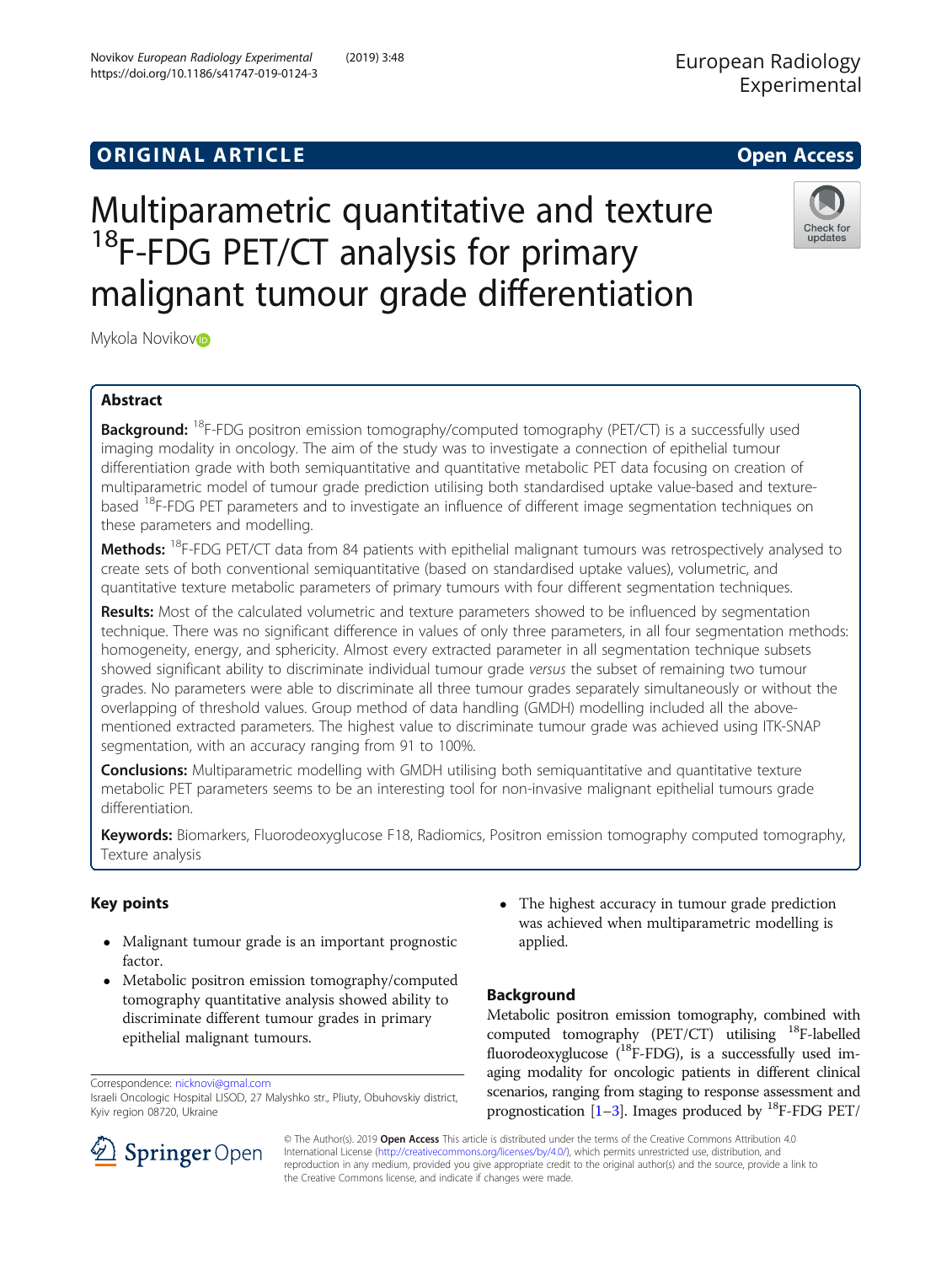CT may be analysed visually or qualitatively by a physician and semiquantitatively or quantitatively by a vast range of parameters and metrics, derived from those images. Qualitative analysis by visual assessment may be sufficient for many routine oncological scenarios, but it is inevitably subjected to intra- and inter-observer variations [[4\]](#page-6-0).

True quantitative parameters in PET/CT are obtained by applying proper kinetic modelling to dynamic imaging acquisition, which is rarely performed in clinical practice. In daily work, to achieve objective interpretation, multiple semiquantitative parameters are generated, most of them being standardised uptake value (SUV) based and not requiring dynamic acquisition. Their clinical value was vastly studied and validated across multiple studies [[5](#page-6-0)– [10](#page-6-0)]. Along with objectification of PET data interpretation to support clinical decision-making, quantitative analysis provides new multiple layers of information that helps non-invasive tumour characterisation. Different methods of mathematical image manipulations, including texture analysis, were developed to extract multiple quantitative features from metabolic PET images.

The process aimed at mining of maximum amount of data from digital medical imaging eventually has been termed "radiomics". Further combination of data acquired through radiomic process with different sorts of patient data (for example, clinical or laboratory tests, histopathological features, or genetic information) with bioinformatics tools allows to develop models that may potentially improve diagnostic, prognostic, and predictive accuracy [[11](#page-6-0)].

Recently, multiple studies were conducted to search for imaging parameters as imaging biomarkers, resulting in creation of myriad of indices. Unfortunately, those indices had frequently discordant clinical value or relatively low repeatability as reported by different authors and groups. These limitations most likely arose due to multiple steps required to extract and calculate parameters, high dependence on image acquisition techniques, and variability of mathematical tools used to connect imaging metrics and clinical data [\[12](#page-6-0)].

In this study, we aimed to investigate the relation between metabolic 18F-FDG PET data (semiquantitative SUV-based and quantitative texture parameters) with tumour differentiation grade (as a basic parameter reflecting biologic aggressiveness) to generate a multiparametric model of tumour grade prediction and investigate about the influence of different image segmentation techniques on parameters and final modelling.

#### Methods

#### Patients

We analysed data from pre-treatment 18F-FDG PET/CT scans of 84 patients with primary epithelial malignant tumours, 44 males (53%) and 40 females (47%), with median (interquartile range) age of 56.5 (30–66) years: 21

(25.0%) with squamous cervical carcinomas, 30 (35.7%) with squamous head and neck carcinomas, and 33 (39.3%) with non-small cell lung carcinomas. All primary tumours were proven by histological examination of biopsy samples or surgical materials. All patients included did not have significant liver disease or liver failure at the moment of pre-treatment scan, according to laboratory exams. Differentiation grade of primary tumour lesions was identified during these examinations by pathologists with at least 7 years of experience according to the American Joint Committee on Cancer staging manual [\[13\]](#page-6-0). Grade 1 was identified in 8 tumours (9.5%), grade 2 in 50 (59.5%), and grade 3 in 26 (31%).

### PET/CT procedure

All  $^{18}$ F-FDG PET/CT scans were performed with a Gemini 16 PET/CT scanner (Philips Medical Systems, Cleveland, OH, USA). The examination technique was performed following previously published guidelines for  $^{18}$ F-FDG imaging in solid malignant tumours issued by the European Association of Nuclear Medicine (EANM) [\[14\]](#page-6-0). All patients fasted for 6 h prior to examination, blood glucose level before the 18F-FDG injection did not exceed 150 mg/ dL, and time of 18F-FDG distribution varied from 60 to 75 min. The injected activity was calculated according to previously published guidelines [[14](#page-6-0)]. The protocol included CT scanning after intravenous injection of iodinated nonionic contrast agent Ultravist 370 (Bayer AG, Germany), with doses of 1 ml per 1 kg of patient's weight in portalvenous acquisition phase and oral administration of water for better differentiation of bowel loops.

#### Segmentation techniques

Four different techniques were applied to segment primary tumour volume on PET/CT images. A large spherical volume of interest (VOI) was initially manually placed to incorporate the whole visible tumour with additional caution paid not to include areas of high physiologic activity (such as urine in bladder for cervical tumours or myocardial activity for lung tumours) using multiplanar reconstructions. Segmentation inside this initial VOI was performed with four different methods or rules: fixed thresholding with SUVmax 2.5 cutoff; fixed thresholding with liver pool cutoff; fixed thresholding with 41% of SUVmax inside volume cutoff; and segmentation with the free, open-source ITK-SNAP software, version 3.8.0 [\(http://www.itksnap.org/](http://www.itksnap.org/pmwiki/pmwiki.php) [pmwiki/pmwiki.php](http://www.itksnap.org/pmwiki/pmwiki.php)). The first three segmentation techniques were performed by OsiriX MD software, version 8.0.2 ([https://www.osirix-viewer.com/osirix/osirix-md/\)](https://www.osirix-viewer.com/osirix/osirix-md/).

When performing liver pool thresholding technique, the value of liver pool uptake was identified as mean SUV inside a spherical volume of interest (diameter 3 cm) placed in the right liver lobe, avoiding malignancies and organ boundaries, as previously suggested by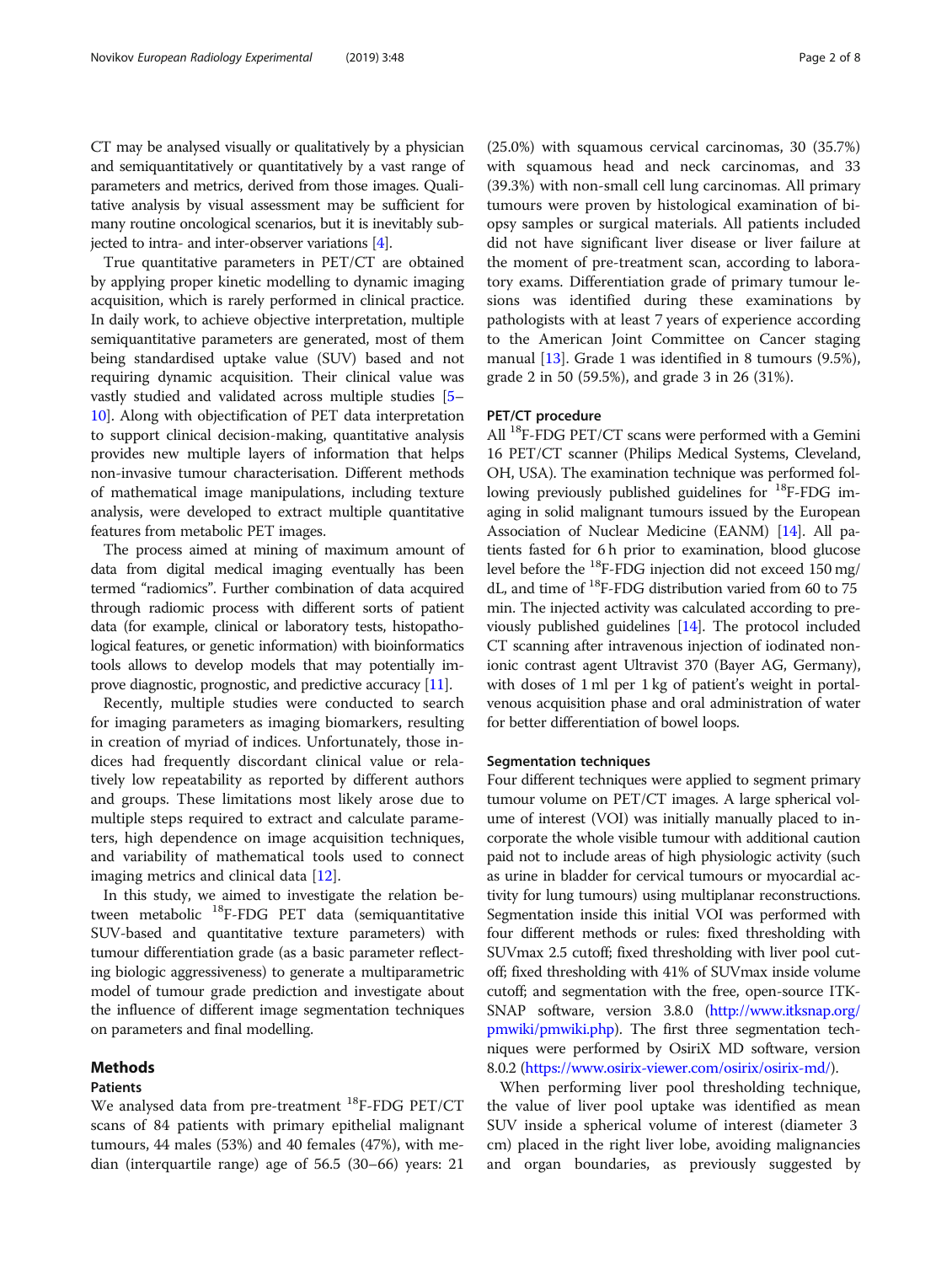published guidelines [\[14](#page-6-0)]. As already said, all patients did not have significant liver disease or liver failure at the moment of pre-treatment scan, according to laboratory exams.

The ITK-SNAP segmentation implements two 3D active contour segmentation methods: Geodesic Active Contours and Region Competition. Detailed mathematical insight into algorithms implemented in this software lies beyond the scope of current study and may be found in the paper by Yushkevich et al. [\[15\]](#page-6-0). Although initially designed and tested for anatomical segmentation of brain structures, this segmentation technique has been validated both for other anatomical segmentation applications, e.g., for airway volume measurement on cone beam CT images by Almuzian et al. [\[16\]](#page-6-0) and for lung cancer metabolic volume segmentation on 18F-FDG-PET imaging by Besson et al. [[17](#page-6-0)].

#### Semiquantitative and quantitative features extraction

All segmented tumour volumes are exported to LIFEx software, version 4.70 (<https://www.lifexsoft.org/>), for further semiquantitative and texture analysis. Several groups of semiquantitative parameters and texture features were extracted from segmented volumes. The conventional volumetric parameters were SUVmean, metabolic tumour volume (MTV), and tumour lesion glycolysis (TLG). Histogram parameters were skewness, kurtosis, entropy, and energy. Shape parameters were sphericity and compacity (the latter being the volume fraction that is filled in a granular medium, e.g., sand). Texture parameters were extracted from three different matrices: homogeneity and entropy from grey level co-occurrence matrix (GLCM); short-run emphasis (SRE) and long-run emphasis (LRE) from grey level run length matrix; and low grey level zone emphasis (LGZE) and high grey level zone emphasis (HGZE) from grey level zone length matrix.

Before texture feature extraction, spatial resampling, intensity rescaling, and intensity discretisation of segmented voxels were performed. All volumes were resampled to produce isometric voxels of  $4 \times 4 \times 4$  mm in size; absolute resampling was used for intensity rescaling with bounds from 0 to 30 SUV; and 64 grey levels applied for intensity discretisation. It should be noted that only tumour volumes bigger than 64 voxels were included into analysis to allow adequate texture features extraction, thus scans of the patients with relatively small tumours were initially excluded before the study group formation.

#### Data analysis and multiparametric modelling

Statistical analysis of extracted data was performed with SPSS Statistics 21.0 software (IBM, Armonk, NY, USA). Initially, search for difference in values of collected quantitative features depending on segmentation technique was applied. As a second step, receiver operating characteristic (ROC) analysis of individual quantitative and texture parameters in order to discriminate tumour grade was performed. Following analysis of individual parameters, a multiparametric modelling utilising group method of data handling was used.

Values of individual parameters from different segmentation techniques were compared using multiple comparison with Bonferroni correction. Student'<sup>s</sup> t test and Mann-Whitney  $U$  test were utilised. Statistical test was chosen according to the type of data distribution, which was defined using Shapiro-Wilk W test. Data are presented as mean ± standard deviation (SD) or median and interquartile range (IQR), accordingly.

Group method of data handling (GMDH) algorithm, or also known as polynomial neural networks or abductive and statistical learning networks, was used to create predictive models.

GMDH is a set of several algorithms for solution of different modelling problems. It consists of parametric, clusterisation, analogue complexing, rebinarisation, and probability algorithms. This inductive approach is based on sorting out of gradually complicating models and selection of the optimal solution by minimum of external criterion characteristic. Initially suggested in 1971 by Ivakhnenko [[18](#page-6-0)], this algorithm was developed and implemented in multiple practical scenarios, including handling of biomedical data [[19](#page-6-0), [20](#page-7-0)]. GMDH analysis was performed with dedicated GMDH DS software (GMDH LLC, USA, New York) version 6.4.

In order to compare and select the most powerful model, external criteria are generated with random separation of whole dataset into subsets. Parameter evaluation and assessment of model quality is based on different subsets. For this study, the primary dataset was divided into three parts. Models of different complexity were generated on teaching subset (70% of cases), and external criteria for choosing the optimal model were generated from exam subset (20% of cases). Additional 10% validation subset was generated to test the quality of generated model. This subset was not included in the process of model generation and selection.

Several measures were used to assess model performance during modelling process. For each model, Cstatistic (similar to the area under the receiver operating characteristic curve), overall performance, root mean square error (RMSE), and F-measure were performed, along with sensitivity and specificity measures as most common measure to assess model performance.

#### Results

## Influence of segmentation techniques on quantitative and texture indices

Most of the calculated indices showed significant difference in values, depending from segmentation technique (Fig. [1\)](#page-3-0). There was no significant difference in values for only three parameters, in all four segmentation methods: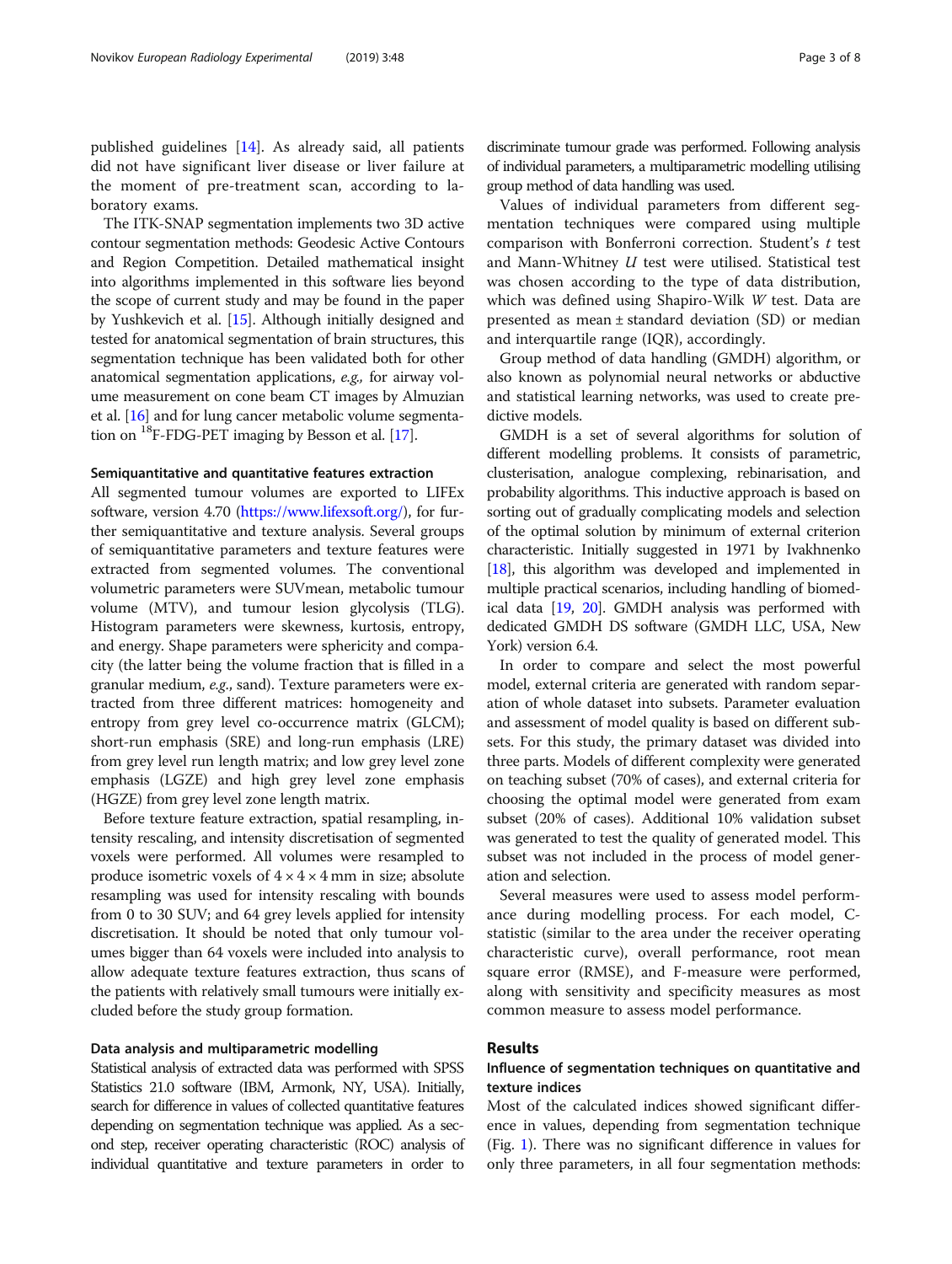<span id="page-3-0"></span>

homogeneity from GLCM, energy from histogram indices, and sphericity from shape analysis  $(p > 0.05$  in all combination of pairs of segmentation techniques, Table [1\)](#page-4-0). Conventional volumetric parameters (SUVmean, MTV, and TLG) showed significant variability, depending on segmentation technique, as being directly influenced by the number and value if segmented voxels. For instance, MTV values for different techniques varied as follows: median 38.7 (IQR 20.3–70.2) for SUVmax with 2.5 threshold; 19.6 (9.0–31.0) for 41% SUVmax; 53.0 (26.1–92.1) for liver pool fixed threshold, and 30.0 (16.6–54.5) for ITK-SNAP. There was no significant difference for all three conventional volumetric parameters between SUVmax with 2.5 fixed threshold technique and liver pool fixed threshold technique (SUV mean,  $p = 0.201$ ; MTV  $p = 0.163$ ; TLG,  $p = 0.393$ ).

## Individual quantitative and texture parameters and grade differentiation

Almost every extracted parameter in all segmentation technique subsets showed statistically significant ability to discriminate certain individual tumour grade (versus the subset of remaining two tumour grades, taking into account all possible pairs/combinations) at ROC analysis. But none of the parameters were able to discriminate all three tumour grades separately simultaneously or without the overlapping of threshold values. In separation of grade 1 tumours, the highest value was shown for MTV in SUVmax with 2.5 threshold and ITK-SNAP segmentation technique subsets with an area under the curve (AUC) at ROC

analysis of 0.773 and 0.766 respectively. Applying a threshold of  $\langle 26.9,$  sensitivity was 81.0% and specificity 70.6%; applying a threshold of < 19.9, sensitivity was 84.2% and specificity 72.0%. For 41% SUVmax threshold segmentation, the TLG subset showed the highest AUC (0.717), with 75.0% sensitivity and 64.5% specificity for < 110.6 threshold. As for the grade 1 in liver pool threshold subset, compacity achieved highest AUC of 0.762 with 72.7% sensitivity and 82.7% specificity for < 1.478 threshold.

When separating grade 2 tumours, different parameters showed relatively higher value in different segmentation subsets. Using ITK-SNAP segmentation, LGZE achieved an AUC of 0.686 with 92.1% sensitivity and 38.1% specificity (> 0.004 threshold). Using liver pool segmentation, SRE achieved an AUC of 0.690, with 75.9% sensitivity and 55.0% specificity (< 0.941 threshold). Using 41% SUVmax segmentation, entropy achieved an AUC of 0.664 with 37.5% sensitivity and 86.8% specificity (< 1.225 threshold). Using SUVmax with 2.5 threshold segmentation, LGZE achieved an AUC of 0.680, with 45.1% sensitivity and 82.8% specificity (> 0.012 threshold).

When analysing the ability of individual parameters to identify grade 3 tumours, more homogeneous results were achieved. For all four different segmentation subsets, HGZE texture index achieved the highest value. The AUC of this parameter for ITK-SNAP, liver pool, 41% SUVmax, and SUVmax 2.5 threshold techniques was 0.717, 0.717, 0.715, and 0.713 respectively. Resulting sensitivities were 42.3%, 43.5%, 46.2%, and 47.2% respectively, while specificities were 96.2%, 93.4%, 91.4%,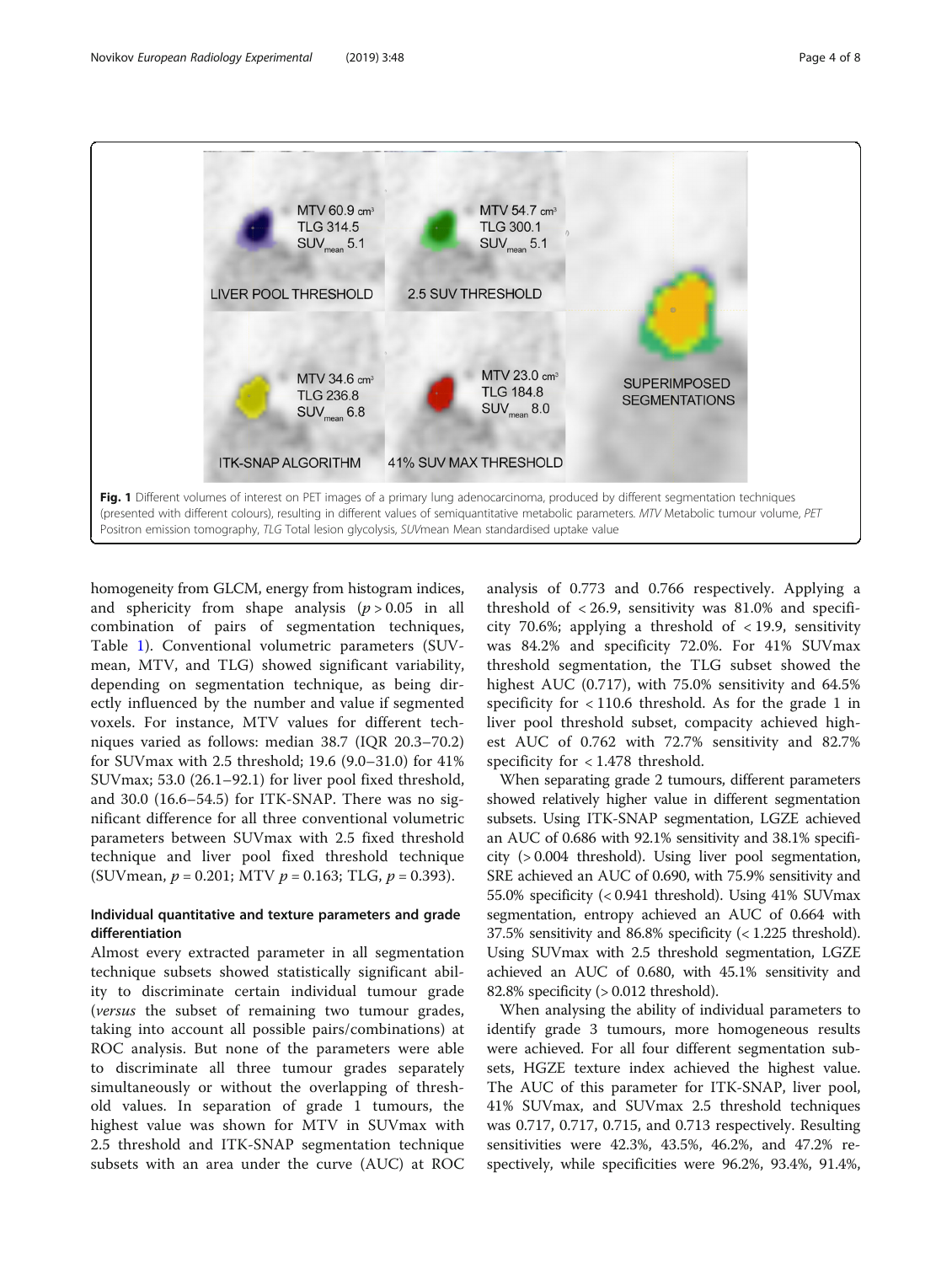|                                                      | <b>GLCM</b> homogeneity | Energy              | Sphericity      |
|------------------------------------------------------|-------------------------|---------------------|-----------------|
| Absolute values in different segmentation techniques |                         |                     |                 |
| SUVmax 2.5 threshold                                 | $0.37 \pm 0.09$         | $0.08(0.06 - 0.12)$ | $1.03 \pm 0.05$ |
| Liver pool fixed threshold                           | $0.38 \pm 0.09$         | $0.08(0.06 - 0.12)$ | $1.03 \pm 0.04$ |
| 41% SUVmax threshold                                 | $0.37 \pm 0.08$         | $0.09(0.07 - 0.13)$ | $1.04 \pm 0.06$ |
| ITK-SNAP segmentation                                | $0.37 \pm 0.09$         | $0.08(0.06 - 0.13)$ | $1.04 \pm 0.05$ |
| $p$ values for hypothesis of significant difference  |                         |                     |                 |
| 2.5 versus liver                                     | 0.582                   | 0.632               | 0.844           |
| 2.5 versus ITK-SNAP                                  | 0.788                   | 0.954               | 0.541           |
| 2.5 versus 41%                                       | 0.968                   | 0.344               | 0.534           |
| Liver versus 41%                                     | 0.554                   | 0.122               | 0.633           |
| Liver versus ITK-SNAP                                | 0.423                   | 0.596               | 0.653           |
| 41% versus ITK-SNAP                                  | 0.819                   | 0.303               | 0.932           |

<span id="page-4-0"></span>Table 1 Stable radiomic parameters, independent from segmentation technique

Data are presented as mean ± standard deviation or median with interquartile range in parentheses

GLCM Grey level co-occurrence matrix, SUV Standardised uptake value

and 92.6% respectively. Corresponding calculated threshold values were > 386.7, > 272.5, > 509.4, and > 277.5.

#### Multiparametric modelling and grade differentiation

Sensitivity, specificity, and overall accuracy obtained for each optimal selected model in all of four segmentation datasets for each tumour grade are shown in Table 2. The highest value to discriminate tumour differentiation grade was achieved in ITK-SNAP segmentation subset.

#### **Discussion**

Differentiation grade is an important biologic feature of malignant tumours, frequently incorporated into prognostication and influencing strategic decisions in patient management. Though being routinely identified during histopathological examination of biopsy samples or surgical material, noninvasive identification of tumour grade by means of semiquantitative and quantitative analysis of

medical images represents interest in the context of combining radiomics with important clinical data. In the current study, we attempted to incorporate multiple semiquantitative and quantitative metabolic features into multiparametric modelling in order to try to differentiate tumour grades noninvasively.

In our dataset, we used multiparametric analysis by group method of data handling, incorporating all the extracted semiquantitative and quantitative features to create models that appeared to discriminate all three tumour grades in epithelial tumours with an overall accuracy ranging from 71 to 100%. It should be noted that these results were achieved for all four different segmentation technique datasets. The relatively most accurate model was achieved in subset with active contouring technique (ITK-SNAP segmentation).

Tumour segmentation in metabolic PET images is one of the most important steps in radiomics as it defines a

Table 2 Diagnostic accuracy of group method of data handling models to discriminate tumour differentiation grade in volumes from different segmentation techniques

| HOTH allierent segmentation teemingues<br>Tumour differentiation<br>grade |                   | Segmentation techniques |                   |                   |  |  |
|---------------------------------------------------------------------------|-------------------|-------------------------|-------------------|-------------------|--|--|
|                                                                           | SUVmax 2.5        | Liver pool              | 41% SUVmax        | <b>ITK-SNAP</b>   |  |  |
| Model value (sensitivity %/specificity<br>%/overall accuracy %)           |                   |                         |                   |                   |  |  |
|                                                                           | 78.6/100.0/82.4   | 100.0/100.0/100.0       | 83.3/100.0/86.7   | 100.0/100.0/100.0 |  |  |
|                                                                           | 66.7/75.0/70.6    | 90.9/100.0/93.8         | 87.5/85.7/86.7    | 83.3/100.0/93.8   |  |  |
|                                                                           | 81.8/66.7/76.5    | 71.4/88.9/81.3          | 90.0/80.0/86.7    | 80.0/100.0/90.6   |  |  |
| Model value (C-statistic/root mean<br>square error/F-measure)             |                   |                         |                   |                   |  |  |
|                                                                           | 0.818/0.457/0.778 | 0.989/0.244/0.943       | 0.961/0.288/0.921 | 0.976/0.244/0.946 |  |  |
|                                                                           | 0.672/0.606/0.618 | 0.928/0.349/0.875       | 0.940/0.335/0.887 | 0.975/0.233/0.988 |  |  |
|                                                                           | 0.672/0.679/0.540 | 0.967/0.321/0.892       | 0.955/0.301/0.901 | 0.944/0.216/0.991 |  |  |

SUV Standardised uptake value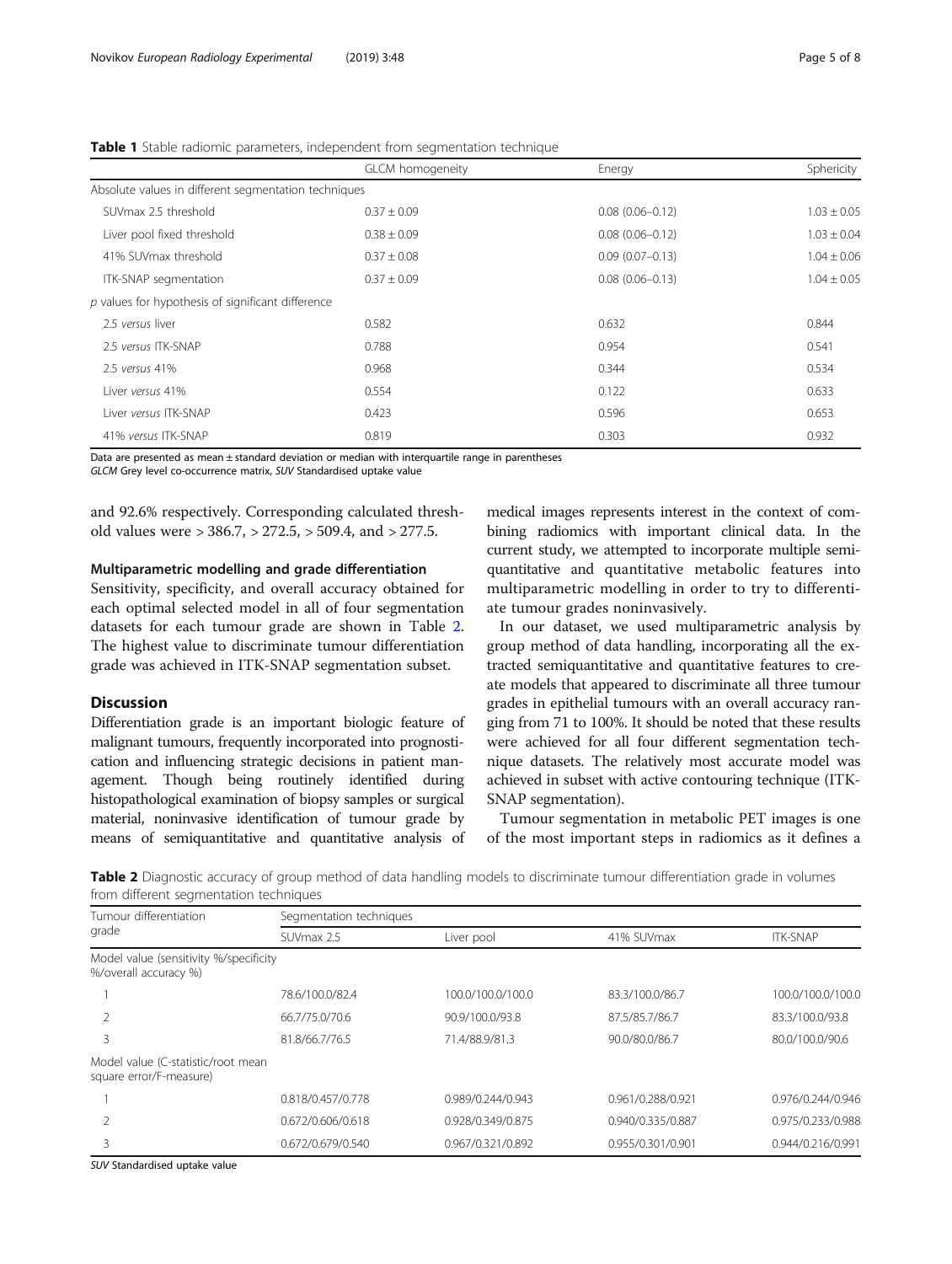group of voxels that are being assigned as representing active tumour tissue and all further mathematical manipulations for extraction of quantitative indices relies on these selected voxels. The segmentation is affected by various factors, both intrinsic and extrinsic, such as spatial resolution, noise level, shape, and location of pathologic tracer uptake [\[21](#page-7-0)]. Low spatial resolution of metabolic PET, especially, compared to anatomic imaging modalities, makes it difficult to define the precise tumour borders. Through recent years of research, a wide variety of segmentation or delineation techniques were proposed, including manual, thresholding-based, and boundary-based methods. Unfortunately, still no general agreement exists on optimal segmentation technique for PET radiomic studies.

First of all, different segmentation methods produce different values of quantitative parameters, mostly due to the inclusion or non-inclusion of necrotic tumour portions. The thresholding techniques with different cutoff values (SUV 2.5, relative thresholds of certain percentage of SUVmax, adaptive thresholding, for example Nestle's method [[22](#page-7-0)]) are ones that are more commonly used due to simplicity and intuitive and rapid workflow. Nevertheless, they are known to underestimate tumour volume and are susceptible to contrast variations, noise levels, and heterogeneity [\[23,](#page-7-0) [24\]](#page-7-0).

In the current study, we used segmentation techniques offering different approaches. SUV 2.5 threshold technique was chosen as representing an "everyday practical" approach, as one of the simplest and less time consuming method, being easily incorporated into everyday practice. However, since SUV 2.5 threshold was first introduced in 2001, its clinical value was validated just for the solitary pulmonary nodule scenario [[25\]](#page-7-0). Liver pool threshold technique was chosen in order to try to extend principles implemented in PET/CT imaging in lymphomas, being one of the reference sites in Deauville scoring system [\[26\]](#page-7-0). Forty-one percent SUVmax threshold technique was chosen as one of the methods suggested by EANM guidelines [[13\]](#page-6-0). ITK-SNAP algorithm segmentation was chosen as representing an alternative, nonthreshold approach, relying on three-dimensional active contour methods.

As theoretically expected, initial analysis of both semiquantitative and quantitative texture features showed that different techniques or thresholds to segment MTV results in significantly different values of this parameter.

It should be noted that there was no significant difference for all three conventional volumetric parameters between SUVmax with 2.5 fixed threshold technique and liver pool fixed threshold technique. This can be explained by the small difference between liver pool values (usually fluctuating between 2 and 3 SUV with our scanner, imaging protocol, and reconstruction algorithm) and SUVmax 2.5 threshold value.

Nevertheless, incorporating all extracted features into multiparametric modelling provided comparable ability of extracted data from different segmentation subsets to predict tumour differentiation grade.

Previously published studies have demonstrated how single semiquantitative PET parameters may be utilised to differentiate tumour grades, for instance in meningi-omas [\[27](#page-7-0)], by means of tumour to grey matter ratio of  $^{18}F$ -FDG uptake (TGR). The TGR in high-grade meningioma (World Health Organization [WHO] grade II and III) was significantly higher than that in low-grade ones (WHO grade I) ( $p = 0.002$ ) and significantly correlated with the MIB-1 labelling (cell proliferation marker) index  $(r = 0.338, p = 0.009)$  and mitotic count of the tumour ( $r = 0.284$ ,  $p = 0.03$ ). The ROC analysis revealed that the TGR of 1.0 was the best cutoff value for detecting high-grade meningioma with 43% sensitivity, 95% specificity, and 81%accuracy.

Dual-phase metabolic <sup>18</sup>F-FDG PET approach with subsequent quantitative analysis was undertaken by Ghany et al. [\[28](#page-7-0)] in order to discriminate grading of gliomas. They found good correlation between the dualphase PET grading and the histopathological grading of gliomas. When a 23% increase was used as the cutoff for analysis of the difference in SUVmax of the lesion versus normal grey matter over time, sensitivity was 88.9%, specificity 85.7%, and accuracy 89.4% ( $p = 0.003$ ; AUC = 0.94). Nakamura et al. [\[29](#page-7-0)] investigated the connection between quantitative features of  $^{18}$ F-FDG uptake by endometrial carcinomas and International Federation of Gynaecology and Obstetrics (FIGO) grade: they found significant correlations between the SUVmax of the primary tumour and the FIGO grade, maximum tumour size, and glucose transporter-1 expression. Furthermore, multivariate analysis showed that the FIGO grade of endometrial cancer was most significantly identified as a relation factor of SUVmax  $(≥ 17.6)$ . Rakheja and Probst [[30\]](#page-7-0) studied  $^{18}$ F-FDG uptake parameters for grading sarcomas and concluded that while  $^{18}$ F-FDG PET/CT cannot replace histopathology in the diagnosis of sarcoma, it is certainly of use in guiding surgeons and pathologists to biopsy the most aggressive regions of the tumour.

Similar to the above-mentioned studies, current one investigates connection of various metabolic PET parameters to tumour grade, but the most promising results are achieved when multiparametric modelling, utilising both semiquantitative and textural parameters, is applied.

Several limitations of the current study should be acknowledged. First of all, it was based on a single institution dataset, collected from one PET/CT scanner. Secondly, distribution of different tumour grades in our dataset is rather unequal, with grade 1 tumours comprising roughly only 10% of the sample. Consequently, these results should be further validated in a multi-institutional or multi-scanner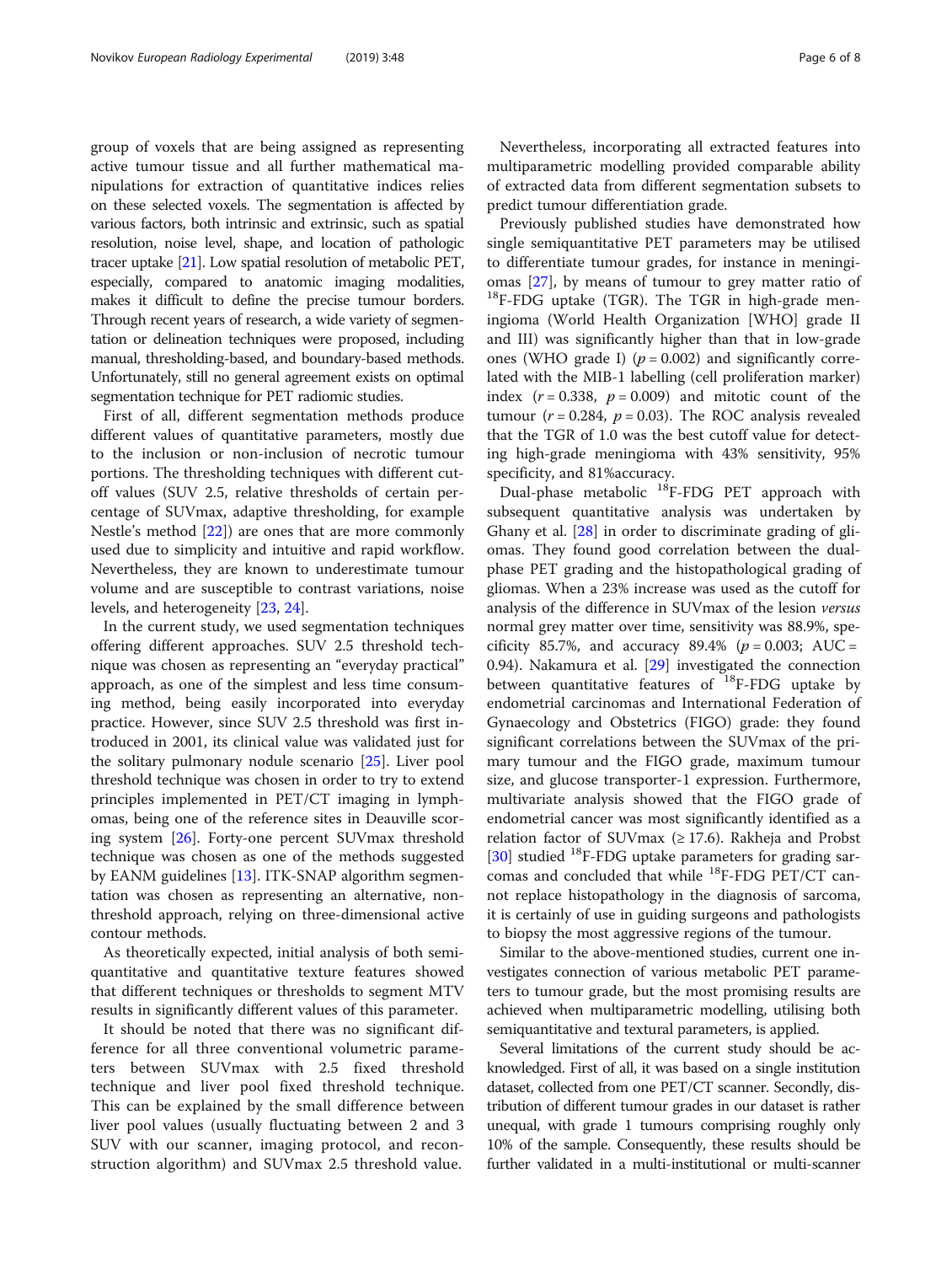<span id="page-6-0"></span>scenario, in order to test whether the suggested model will withstand the difference in values of quantitative parameters extracted from images generated with different reconstruction algorithms, and on a larger patient population.

In conclusion, multiparametric modelling with GMDH utilising both semiquantitative and texture quantitative metabolic PET parameters seems to be an interesting tool for noninvasive malignant epithelial tumours grade differentiation. Results achieved in our dataset allow for hypothesise that, despite difference in absolute values generated by segmentation techniques, relative differences in combination of multiple parameters inside the subsets from different segmentation techniques allow to correlate with different tumour grades. Among extracted features, conventional semiquantitative and volumetric parameters demonstrated significant dependence from segmentation technique, while three quantitative texture indices remained stable. This allows to speculate that metabolic image features responsible for reflecting difference in tumour biology and grade are possibly more likely to be represented by heterogeneity of tracer uptake, rather than its intensity. Further investigation is required with larger patient population in order to validate the potential value of this approach.

#### Abbreviations

AUC: Area under the curve; FDG: Fluorodeoxyglucose; FIGO: International Federation of Gynaecology and Obstetrics; GLCM: Grey level co-occurrence matrix; GMDH: Group method of data handling; HGZE: Low and high grey level zone emphasis; LRE: Long-run emphasis; LGZE: Low grey level zone emphasis; MTV: Metabolic tumour volume; PET: Positron emission tomography; PET/CT: Positron emission tomography combined with computed tomography; ROC: Receiver operating characteristic; SRE: Short-run emphasis; SUV: Standardised uptake value; TGR: Tumour to grey matter ratio; TLG: Total lesion glycolysis; VOI: Volume of interest; WHO: World Health Organization

#### Acknowledgements

The author would like to acknowledge Olena Nosovets, a senior lecturer from the Igor Sikorsky Kyiv Polytechnic Institute, for advice and insights in GMDH modelling.

#### Authors' contributions

MN designed the study, collected and analysed the data, and wrote and approved the final manuscript.

#### Funding

The current study received no funding.

#### Availability of data and materials

The datasets used and/or analysed during the current study are available from the corresponding author on reasonable request.

#### Ethics approval and consent to participate

Local ethics committee of LISOD Oncologic Hospital issued a favourable report for the realisation of current study, since it has considered that it conforms to the essential ethical principles and with the deontological criteria of this institution. Informed consent by patients was waived by the ethics committee.

#### Consent for publication

Waived by the ethics committee.

#### Competing interests

The author declares that there are no competing interests.

#### References

- 1. Fletcher JW, Djulbegovic B, Soares H et al (2008) Recommendations on the use of 18F-FDG PET in oncology. J Nucl Med 49:480–508. [https://doi.org/10.](https://doi.org/10.2967/jnumed.107.047787) [2967/jnumed.107.047787](https://doi.org/10.2967/jnumed.107.047787)
- 2. Hoppe RT, Advani RH, Ai WZ et al (2018) NCCN guidelines insights: Hodgkin lymphoma, version 1.2018. J Natl Compr Cancer Netw 16:245–254. [https://](https://doi.org/10.6004/jnccn.2018.0013) [doi.org/10.6004/jnccn.2018.0013](https://doi.org/10.6004/jnccn.2018.0013)
- 3. Gallamini A, Barrington SF, Biggi A et al (2014) The predictive role of interim positron emission tomography for Hodgkin lymphoma treatment outcome is confirmed using the interpretation criteria of the Deauville five-point scale. Haematologica 99:1107–1113. <https://doi.org/10.3324/haematol.2013.103218>
- 4. Arimoto MK, Nakamoto Y, Higashi T, Ishimori T, Ishibashi M, Togashi K (2018) Intra- and inter-observer agreement in the visual interpretation of interim 18F-FDG PET/CT in malignant lymphoma: influence of clinical information. Acta Radiol 59:1218–1224. [https://doi.org/10.1177/](https://doi.org/10.1177/0284185117751279) [0284185117751279](https://doi.org/10.1177/0284185117751279)
- 5. Sher A, Lacoeuille F, Fosse P et al (2016) For avid glucose tumors, the SUV peak is the most reliable parameter for [18F]FDG-PET/CT quantification, regardless of acquisition time. EJNMMI Res 6:21. [https://doi.org/10.1186/](https://doi.org/10.1186/s13550-016-0177-8) [s13550-016-0177-8](https://doi.org/10.1186/s13550-016-0177-8)
- 6. Choi ES, Ha SG, Kim HS, Ha JH, Paeng JC, Han I (2013) Total lesion glycolysis by 18F-FDG PET/CT is a reliable predictor of prognosis in soft-tissue sarcoma. Eur J Nucl Med Mol Imaging 40:1836–1842. [https://doi.org/10.](https://doi.org/10.1007/s00259-013-2511-y) [1007/s00259-013-2511-y](https://doi.org/10.1007/s00259-013-2511-y)
- 7. Casasnovas RO, Meignan M, Berriolo-Riedinger A et al (2011) SUVmax reduction improves early prognosis value of interim positron emission tomography scans in diffuse large B-cell lymphoma. Blood 118:37–43. <https://doi.org/10.1182/blood-2010-12-327767>
- 8. Moon SH, Hyun SH, Choi JY (2013) Prognostic significance of volume-based PET parameters in cancer patients. Korean J Radiol 14:1. [https://doi.org/10.](https://doi.org/10.3348/kjr.2013.14.1.1) [3348/kjr.2013.14.1.1](https://doi.org/10.3348/kjr.2013.14.1.1)
- 9. Costelloe CM, Macapinlac HA, Madewell JE et al (2009) 18F-FDG PET/CT as an indicator of progression-free and overall survival in osteosarcoma. J Nucl Med 50:340–347. <https://doi.org/10.2967/jnumed.108.058461>
- 10. Kajáry K, Tőkés T, Dank M, Kulka J, Szakáll S Jr, Lengyel Z (2015) Correlation of the value of 18F-FDG uptake, described by SUVmax, SUVavg, metabolic tumour volume and total lesion glycolysis, to clinicopathological prognostic factors and biological subtypes in breast cancer. Nucl Med Commun 36:28– 37. <https://doi.org/10.1097/mnm.0000000000000217>
- 11. Lambin P, Rios-Velazquez E, Leijenaar R et al (2012) Radiomics: extracting more information from medical images using advanced feature analysis. Eur J Cancer 48:441–446. <https://doi.org/10.1016/j.ejca.2011.11.036>
- 12. Ha S, Choi H, Paeng JC, Cheon GJ (2019) Radiomics in oncological PET/CT: a methodological overview. Nucl Med Mol Imaging 53:14–29. [https://doi.org/](https://doi.org/10.1007/s13139-019-00571-4) [10.1007/s13139-019-00571-4](https://doi.org/10.1007/s13139-019-00571-4)
- 13. Amin MB, Edge S, Greene F et al, (2017) AJCC cancer staging manual. Springer International Publishing, Switzerland.
- 14. Boellaard R, Delgado-Bolton R, Oyen WJG et al (2014) FDG PET/CT: EANM procedure guidelines for tumour imaging: version 2.0. Eur J Nucl Med Mol Imaging 42:328–354. <https://doi.org/10.1007/s00259-014-2961-x>
- 15. Yushkevich PA, Piven J, Hazlett HC et al (2006) User-guided 3D active contour segmentation of anatomical structures: significantly improved efficiency and reliability. Neuroimage 31:1116–1128. [https://doi.org/10.1016/](https://doi.org/10.1016/j.neuroimage.2006.01.015) [j.neuroimage.2006.01.015](https://doi.org/10.1016/j.neuroimage.2006.01.015)
- 16. Almuzian M, Ghatam HMA, Al-Muzian L (2018) Assessing the validity of ITK-SNAP software package in measuring the volume of upper airway spaces secondary to rapid maxillary expansion. J Orthod Sci 7:7. [https://doi.org/10.](https://doi.org/10.4103/jos.jos_93_17) [4103/jos.jos\\_93\\_17](https://doi.org/10.4103/jos.jos_93_17)
- 17. Besson FL, Henry T, Meyer C et al (2018) Rapid contour-based segmentation for 18F-FDG PET imaging of lung tumors by using ITK-SNAP: comparison to expert-based segmentation. Radiology 288:277–284. [https://doi.org/10.1148/](https://doi.org/10.1148/radiol.2018171756) [radiol.2018171756](https://doi.org/10.1148/radiol.2018171756)
- 18. Ivakhnenko AG (1971) Polynomial theory of complex systems. IEEE Trans Syst Man Cybern Syst 4:364–378. <https://doi.org/10.1109/tsmc.1971.4308320>
- 19. Schetinin V, Jakaite L, Nyah N, Novakovic D, Krzanowski W (2018) Feature extraction with GMDH-type neural networks for EEG-based person identification. Int J Neural Syst 28:1750064. [https://doi.org/10.1142/](https://doi.org/10.1142/s0129065717500642) [s0129065717500642](https://doi.org/10.1142/s0129065717500642)